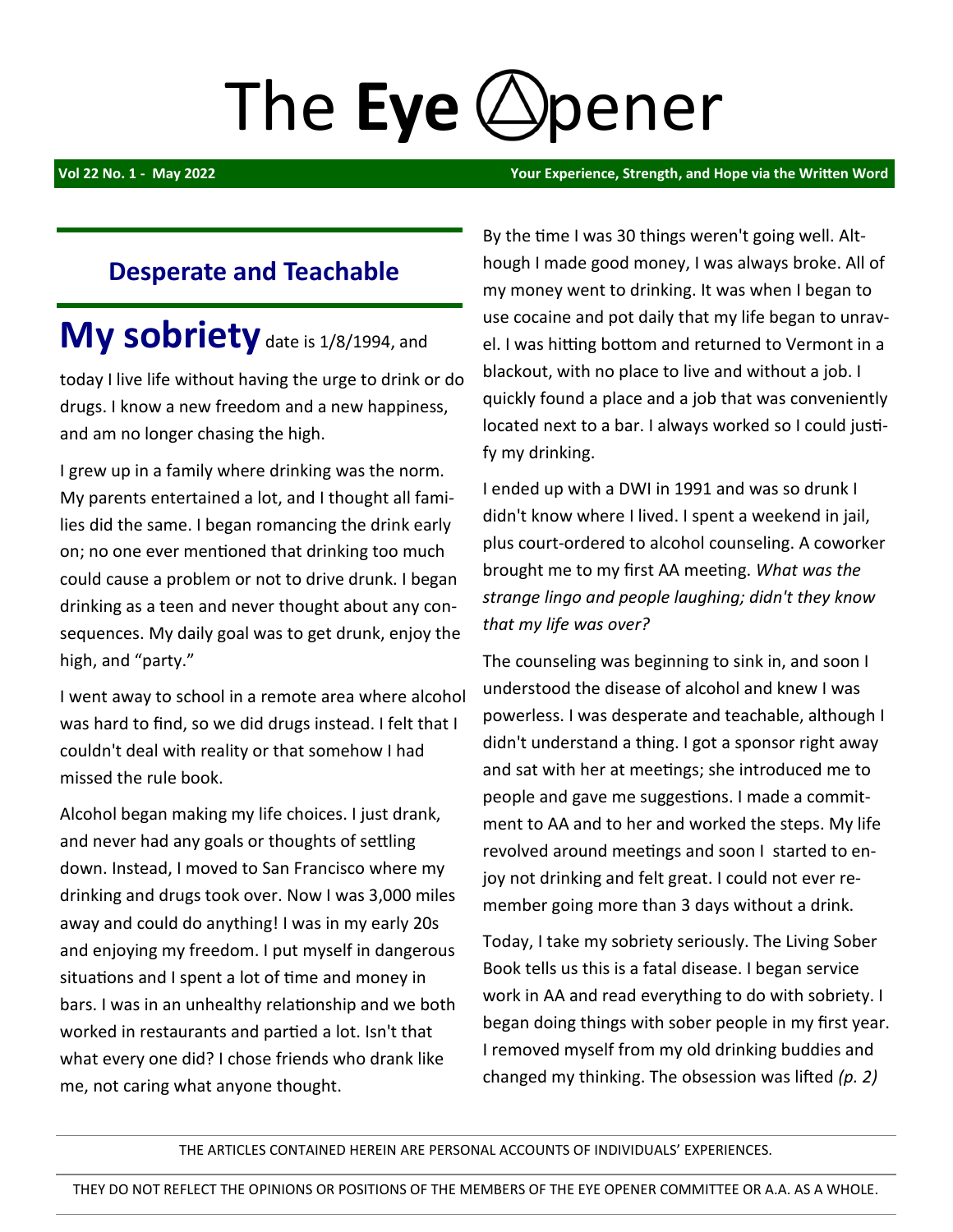right away and I began to help others in AA, setting up meetings and joining a group. I work the steps on a daily basis and depend on a Higher Power. I call another person in AA daily and still love going to meetings, and I have an overflowing the guy who filled the propane tank toolbox of AA tools to help me.

*~Jane S.*

Brown Bag

## **Could Have Been Worse**

# It could have been worse

for me. No, it SHOULD have been worse for me.

See, the things that were supposed to happen to alcoholics just were not happening to me. No DUI's, no lost jobs, no legal woes, nothing.

Sure, I had been pulled over a couple of times, and I had transferred job locations on multiple occasions, and maybe a couple of incidents with child support collections – not to mention missing work and getting behind on bills. But those things happened to everyone, right?

At least that is what I told myself. As long as I believed it, it didn't matter what it looked like to the rest of the world.

But life was getting more difficult as time went on and little things kept

happening. My hands began to shake in the morning. I had some issues remembering what had happened the night before. Friends were asking how I was doing – those that were still around. And wanted cash before he would bring fuel.

Being on call for work presented challenges. I had to figure out how to time my drinking for when I might have to report for duty, and when I missed the mark just a little my co-workers on several occasions of my self will, my need to feel I mentioned that perhaps a breath mint would be a good idea for me.

And relationships, well my track record there spoke for itself. Two failed marriages and a tumultuous current situation that was not getting better. My parents and my son were never sure when, or if, I would be in touch.

Still, it could have been worse. At least that's what I told myself.

Then one day it was.

Coming out of a blackout after being escorted out of a bar by a friend on a night no different than a hundred nights before, something snapped. A realization from seemingly nowhere hit me that I could not go on like this. I know now that that was one of several divine interventions that changed my life. I can't say why that particular night was any different or that my life

immediately improved, but I do know that the bottom I hit on that night was the entrance to a new dimension of existence of which I could not have dreamed existed.

And all I had to do was to ask for help, to quit trying to figure out everything myself, and to trust that there was a better life for me. That all presented a huge risk and rearrangement of my thinking and attitudes toward life, people, and a power greater than myself. None of that was possible until I could let go was in charge. That was not easy.

For me that began with a stay at an inpatient treatment center where I learned that what I had was a disease and that while there was no cure there was a solution that would allow me to live a sober, meaningful life. That was a start for me but it took more to reach a state where I was comfortable in my own skin, where I could live life on life's terms, and where I could be useful to myself and even to my fellows. From that beginning I found Alcoholics Anonymous and in doing so I found a solution.

I would love to say that all I needed to do was to walk in the doors of that first AA meeting and all was immediately good. That is what I expected, but it turned out that there was more effort required on my part. *(p. 3)*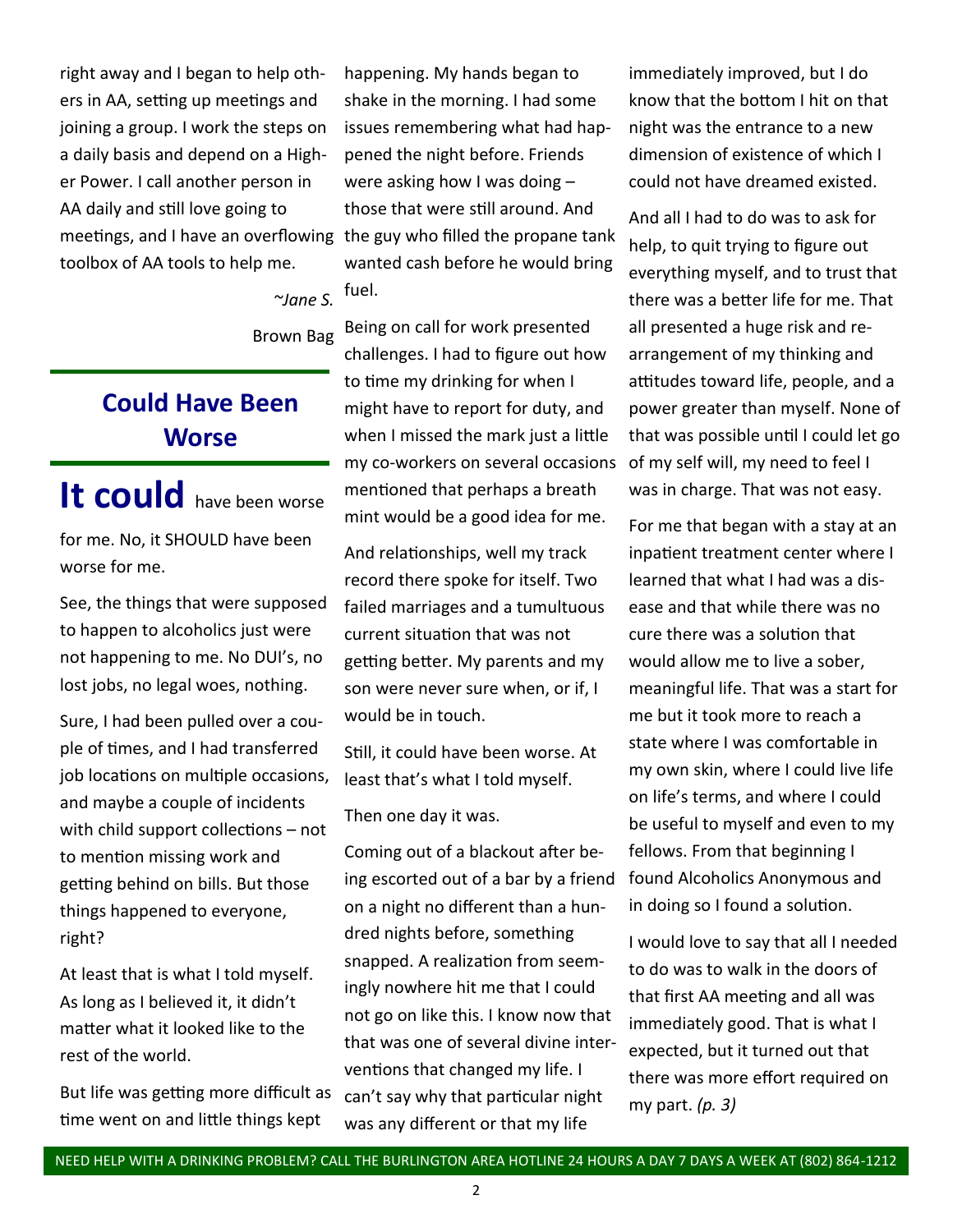After attending meetings for a while and getting involved with a home group, I began to see improvements in my life. I no longer felt like the other shoe was about to drop or that I would never be able to get along in the world. The people I met were genuine folks, willing to share how they were able to apply, in their everyday lives, the steps and principles that are the tenets of the AA way of life. That was helpful, but I still needed to make the effort to follow through with their suggestions. This was aided by my desire to have what they had, and by my desire not to return to my previous way of living. It was through working with a sponsor that these things came about for me.

My life today is one I could never have even dreamed of having. The promises of AA are coming true for me – as long as I continue to apply the steps and principles in my everyday life. It is a life second to none front of anyone. and I would, as I often hear in the rooms, not wish for the best day I had while drinking to replace the worst day I have now. Life still happens, the challenges and tragedies that befall the rest of the world are not spared me, but I now have a way to deal with whatever is put in front of me.

For that I am grateful.

## **Lighter Today**

# **I've been** sober since

December 29, 2018. I was living in Boston back then, and I started attending the Saturday night meeting called "Sober is Better" in Roslindale.

Meetings in Boston often raffle off books - Big Books, Living Sober, and other AA literature. At my first meeting, I didn't know why there were raffle tickets on each metal folding chair. I thought there must be some kind of fundraiser. I listened to a few speakers' stories - I wasn't sure why these people were the ones to speak. One of them made me emotional when he talked about how he didn't cry when his mom died but he wept and wept when his dog passed away. He was the kind of guy that didn't look like he cried - not in

*~Howard H.* meeting, I thanked him and he Keep It Simple said, "Read it." At the end of the meeting, someone my age - late 20s - went up and started calling out the raffle ticket numbers. There was silence after the first few. After three blanks, he looked me straight in the eye and said "You're new?" (How did he know?) I nodded, and he handed me a Big Book and said "Congratulations." After the

Shortly after that, I joined the group. One of the older guys with 30+ years told me to because, "Even if I couldn't walk, the meeting was downhill from my place so I could slide on my ass to a meeting."

I learned where the speakers came from. In Boston, speaker groups will trade commitments. They send a handful of group members to speak at our meeting, and we send a handful to speak at theirs. As one of the group members with a car and a license, I started driving some other group members around and joining for these commitments. I didn't have 90 days yet, so I couldn't speak. Besides, I had the fear of God in me getting up to speak in front of everyone.

One evening, the AA guy of the "slide on my ass" wisdom was carpooling with me to a commitment. We'd planned to meet as a group at Dunkin' Donuts, but everyone else bailed. After our commitment, where I heard him tell his story, we were driving home and he said "So you got a sponsor yet, kid?" and I said "No." He said, "Pull over," and I kind of got a rush of adrenaline as I pulled over the car.

He said "You know I've got things I always thought I'd take to the grave. You don't have to tell anyone anything, not yet." *(p.4)*

#### NEED HELP WITH A DRINKING PROBLEM? CALL THE BURLINGTON AREA HOTLINE 24 HOURS A DAY 7 DAYS A WEEK AT (802) 864-1212